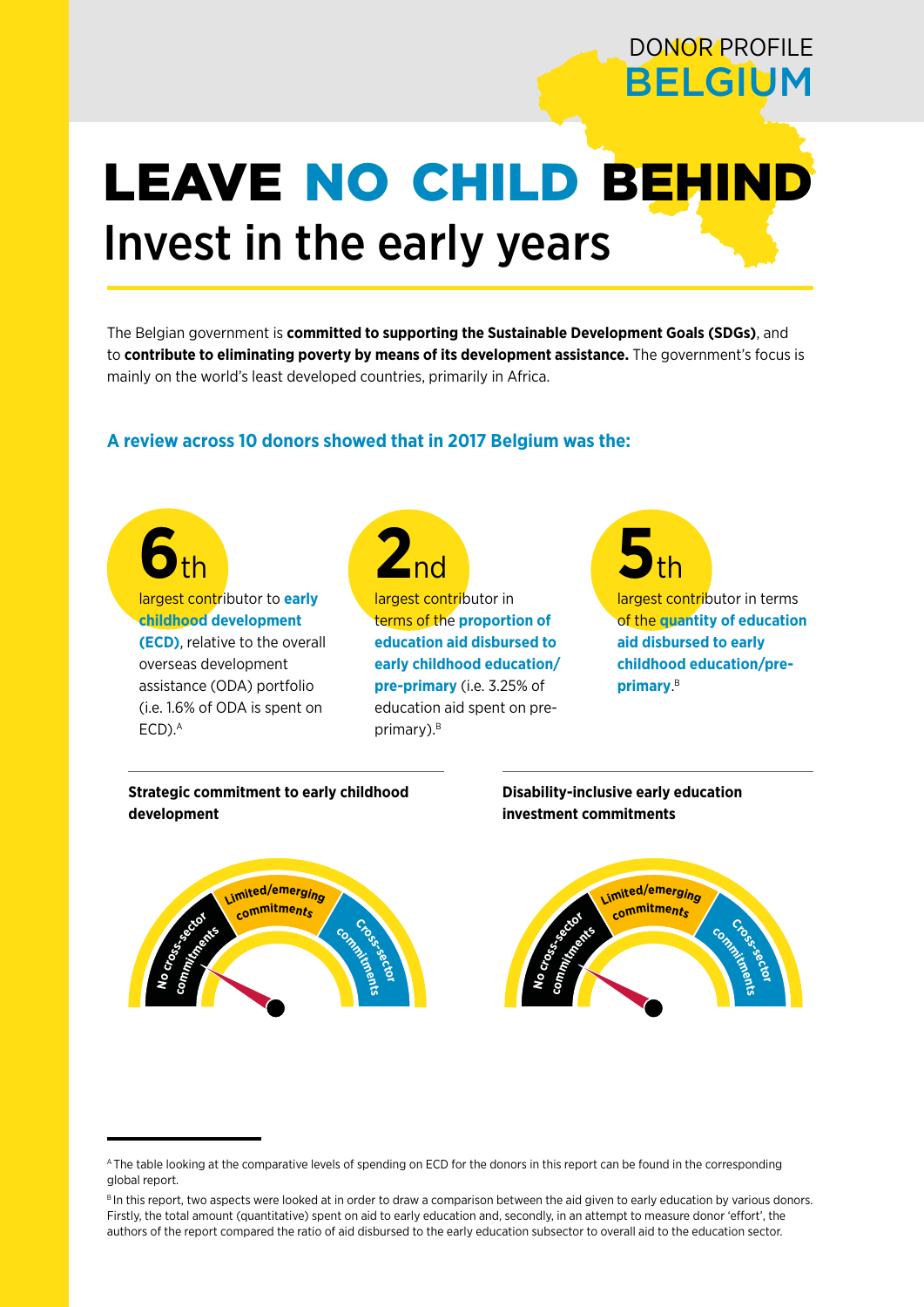### **Integrated and inclusive early childhood development**

**The Belgian government does not have an explicit early childhood development (ECD) approach.** The analysis of the government's development assistance and aid portfolio found that there was, as yet:

- No explicit focus on young children or ECD in either the project explorer and aid database for Enabel, the Belgian development agency; nor in the Organisation for Economic Co-operation and Development's (OECD) Development Assistance Committee (DAC) database.
- No overarching strategy or commitments to ECD within their development framework and strategic documents.

### **Pre-primary and early education**

**Belgium development assistance has been supporting the upskilling of early childhood educators by using more inclusive approaches. This approach is unique across the donor analysis for this research study.** The vast majority of funding allocated within the early education sub-sector over the past five years has been directed towards projects that seek to support preprimary teacher training by using inclusive approaches. However, the Belgium government has no strategic education policy or framework which supports their development assistance.

**The country makes a relatively large contribution to aid. However, it appears not to be supported by a deliberate approach, and doesn't seem to form part of a long-term strategy.** Moreover, no pre-primary components are included in Belgium's current active

project commitments, in other words, its forwardlooking aid commitments. This suggests that rather than increasing support to pre-primary programmes, Belgium is actually moving away from prioritising its education aid to the early education subsector – leading to the conclusion that Belgium is currently closing down their ODA portfolio to early education.

#### **Health, nutrition and sanitation**

**Two-thirds of Belgium's ECD spending goes towards health** (see Figure 1 for a breakdown of ECD aid within the ECD-sector domains). Belgium has a relatively large health portfolio, which reflects a focus on health spending overall for Belgium aid.

**A full search of aid projects from the Belgian government showed no specific targeting of young children, nor evidence of support to the types of services which support children with disabilities, or other marginalised populations.** This is mainly because the government focuses their development assistance in health on system strengthening, including workforce development, and on assisting health ministries, as part of their strategic focus areas.<sup>1</sup>

**Early childhood, or even approaches which demonstrated a focus on 'children' at all, is not a stated priority of any current projects for either the subsectors of nutrition or sanitation.** While spending on health, nutrition and sanitation may benefit children younger than age five, there is very little evidence of any approaches towards supporting ECD, nor specific targeting within that of marginalised populations, including children with a disability.



FIGURE 1 **Breakdown of early childhood development ODA across different ECD domains. 2017 constant US\$ disbursements, based on DAC figures**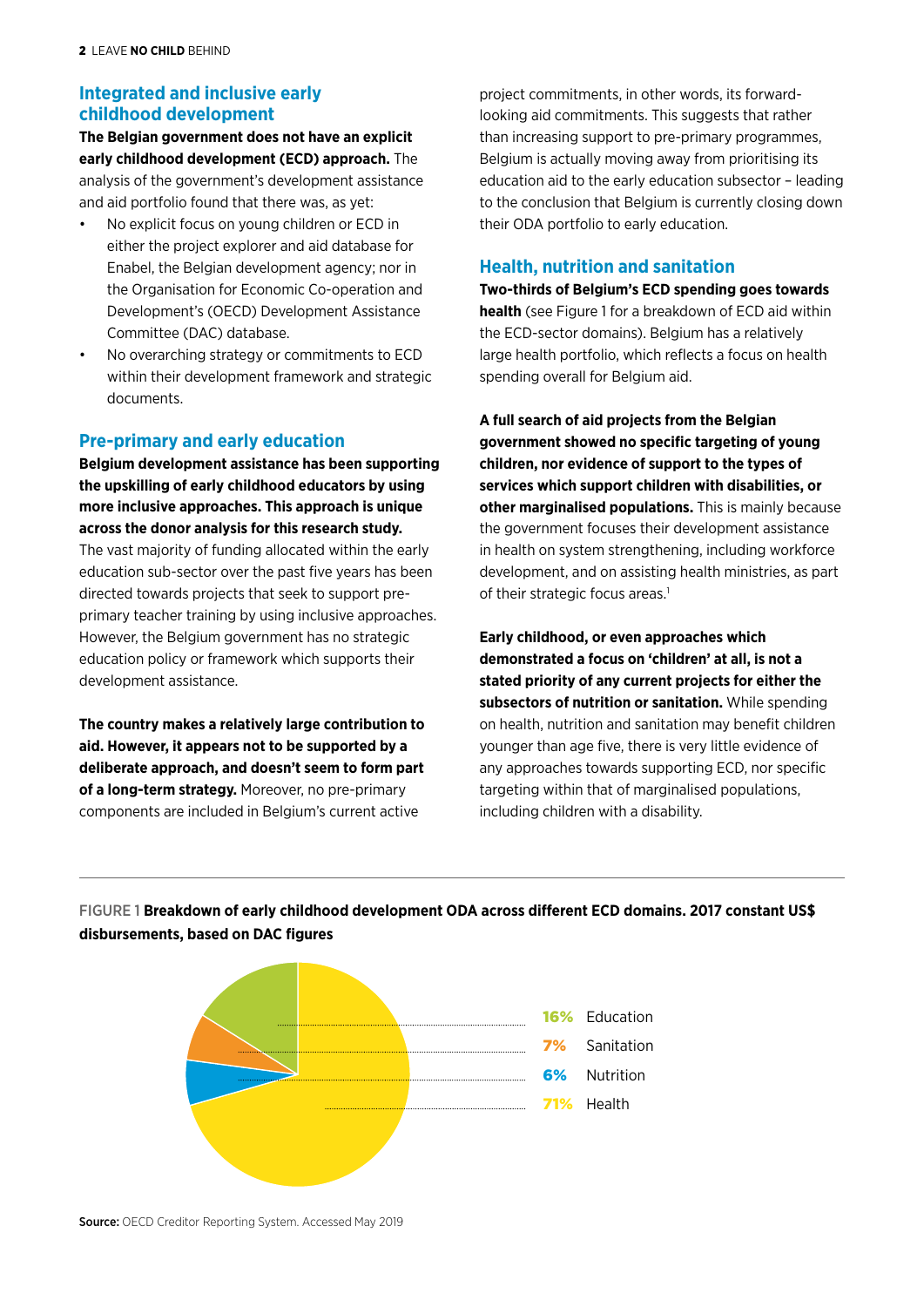#### **Conclusions**

The Belgian government's development assistance has made an important contribution to early education ODA spending. It is one of the few donors included in this report that have been shown to explicitly support inclusive approaches to early education. In light of this, it is unfortunate that Belgian aid is actually decreasing, rather than increasing in the subsector. This means there is a loss in donors supporting the development of an education workforce by using inclusive approaches.

Moreover, the Belgian government should also better integrate a deliberate focus on ECD within their development assistance portfolio. Given that the government's development assistance has a clear approach towards sectoral support and workforce development, this offers opportunities for mainstreaming ECD programming within existing system-strengthening and workforce development.

#### **Recommendations**

The Belgian government should:

- Commit to reinstating spending on early childhood education, including scaling up financing to 10% of education ODA in the long term.
- Set timebound targets to make all ODA projects, which potentially support early childhood development, disability-inclusive.
- Use pre-existing financing in health, WASH and nutrition to support pre-existing systems and platforms to embed a greater focus on the benefits of ECD.
- Ensure that work with ministries (i.e. through work with the ministries of health) in countries helps also to foster and encourage the multisectoral ways of working so key to supporting ECD.
- Support the building up of workforce to deliver ECD in health, education and social protection sectors in low-income countries e.g. training of paediatricians, occupational and speech therapists, and early childhood development practitioners.
- Provide technical support to strengthen data collection to identify, track and refer children at risk of developmental delays and those with developmental delays and disabilities.